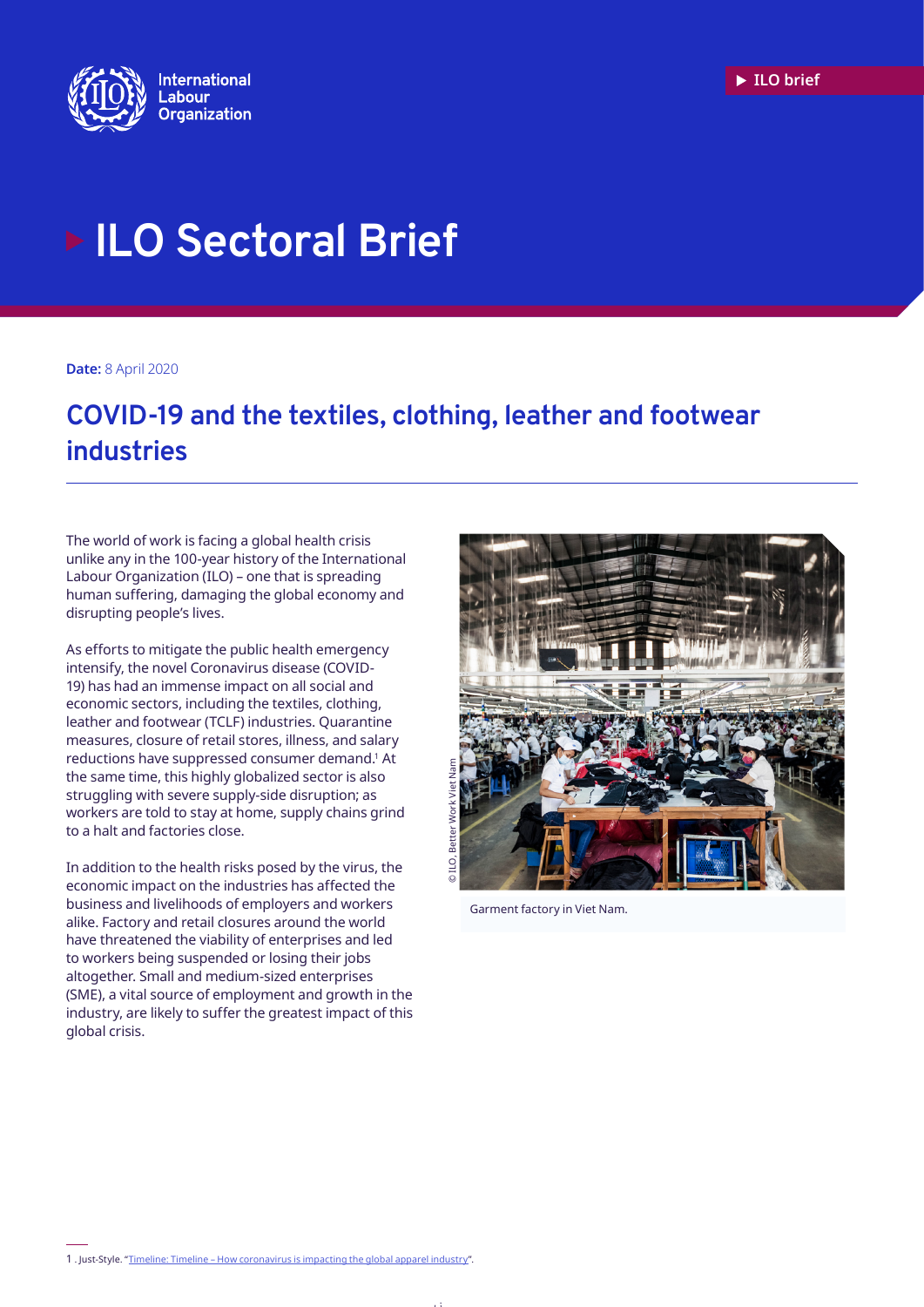# ▶ 1. The impact of COVID-19

### **Sales**

The short-term impact of the COVID-19 crisis has been reflected in a sharp drop in TCLF product sales, as more and more shops are forced to close due to government restrictions, and as consumers are instructed to stay at home. In the European Union, the textile and apparel sector is forecast to face a potential 50 per cent drop in sales for 2020.<sup>2</sup>

Major brands have been forced to close stores in several countries and have subsequently already faced substantial drops in sales worldwide, a situation which is expected to continue to worsen over coming weeks. For instance:

- Adidas sales in China fell by 80 per cent between January and February 2020, with the sportswear giant forecasting a sales drop for China of US\$ 1.13 billion for the first quarter of 2020;<sup>3</sup>
- Ralph Lauren warned that global sales could drop by as much as US\$ 70 million;4
- Gap expects to experience a first quarter global sales hit of around US\$ 100 million;<sup>s</sup> and
- Inditex has closed 3,785 stores in 39 markets over 50 per cent of its stores – with combined store and online sales falling by 24.1 per cent in the first half of March 2020.<sup>6</sup>

Global stock markets have reacted strongly to the crisis in the face of a potential global recession. Almost all major brands, including Adidas, Gap, H&M and Inditex have suffered dwindling stock prices over the past month.

The extent to which online retail can compensate in terms of overall sales during the period of store closures is yet to be seen. Retailers have employed tactics such as free shipping and heavily discounted products to

encourage consumers to shop online. Nevertheless, while online shopping remains a viable option, rising unemployment, falling incomes and growing uncertainty mean that purchasing new clothing may no longer be priority for many consumers.

## **Production**

At the peak of the outbreak in China, shortages of raw materials and inputs were the primary concern for garment and footwear producers, causing disruption to manufacturing across the world, and particularly in TCLF-producing countries in South-East Asia.

As the epicentre of the pandemic has shifted, first to Europe, then to the United States and the rest of the world, and the economic impact has escalated, factories in many countries have been forced to close. In Mexico, for instance, the maquila industries, which include textile manufacturing, halted production following a federal order to close all non-essential economic activities for at least a month. The sector employs over 2.1 million workers.7

In China, while garment factories are slowly resuming operations, companies are facing challenges to ramping up production, such as higher costs and continuing shortfalls of raw materials.

The Bangladesh Garment Manufacturers and Exporters Association (BGMEA) has reported a series of order cancelations, even for garments already in production or completed, which has caused the majority of affected factories to shut down operations.8 According to BGMEA, this amounts to lost revenue of around US\$ 3 billion and affects some 2.17 million workers.9

<sup>2</sup> Just Style. "[Europe's textile & apparel sector facing 50% drop in sales"](https://www.just-style.com/news/europes-textile-apparel-sector-facing-50-drop-in-sales_id138446.aspx).

<sup>3</sup> Portland Business Journal. "[Adidas reports 80 percent short-term sales drop in China due to coronavirus](https://www.bizjournals.com/portland/news/2020/03/11/adidas-reports-80-percent-short-term-sales-drop-in.html)".

<sup>4</sup> Economic Times. "[Ralph Lauren: 4Q sales hit of up to \\$70M from coronavirus"](https://retail.economictimes.indiatimes.com/news/apparel-fashion/apparel/ralph-lauren-4q-sales-hit-of-up-to-70m-from-coronavirus/74134546).

<sup>5</sup> Just-Style. ["Gap expects coronavirus to hurt Q1 sales by \\$100m](https://www.just-style.com/news/gap-expects-coronavirus-to-hurt-q1-sales-by-100m_id138304.aspx)", 13 March 2020.

<sup>6</sup> Financial Times. "[Zara owner to write off nearly €300m of inventory"](https://www.ft.com/content/a9aa4010-6901-11ea-800d-da70cff6e4d3), 18 March 2020.

<sup>7</sup> [Mexico 2020 Population Census](https://www.inegi.org.mx/programas/ccpv/2020/default.html).

<sup>8</sup> Anner, M. 2020. ["Abandoned? The impact of Covid-19 on workers and businesses at the bottom of global garment supply chains"](https://ler.la.psu.edu/gwr), (Penn State Center for Global Workers' Rights).

<sup>9</sup> [Bangladesh Garment Manufacturers and Exporters Association](https://www.bgmea.com.bd/). Impact of COVID-19.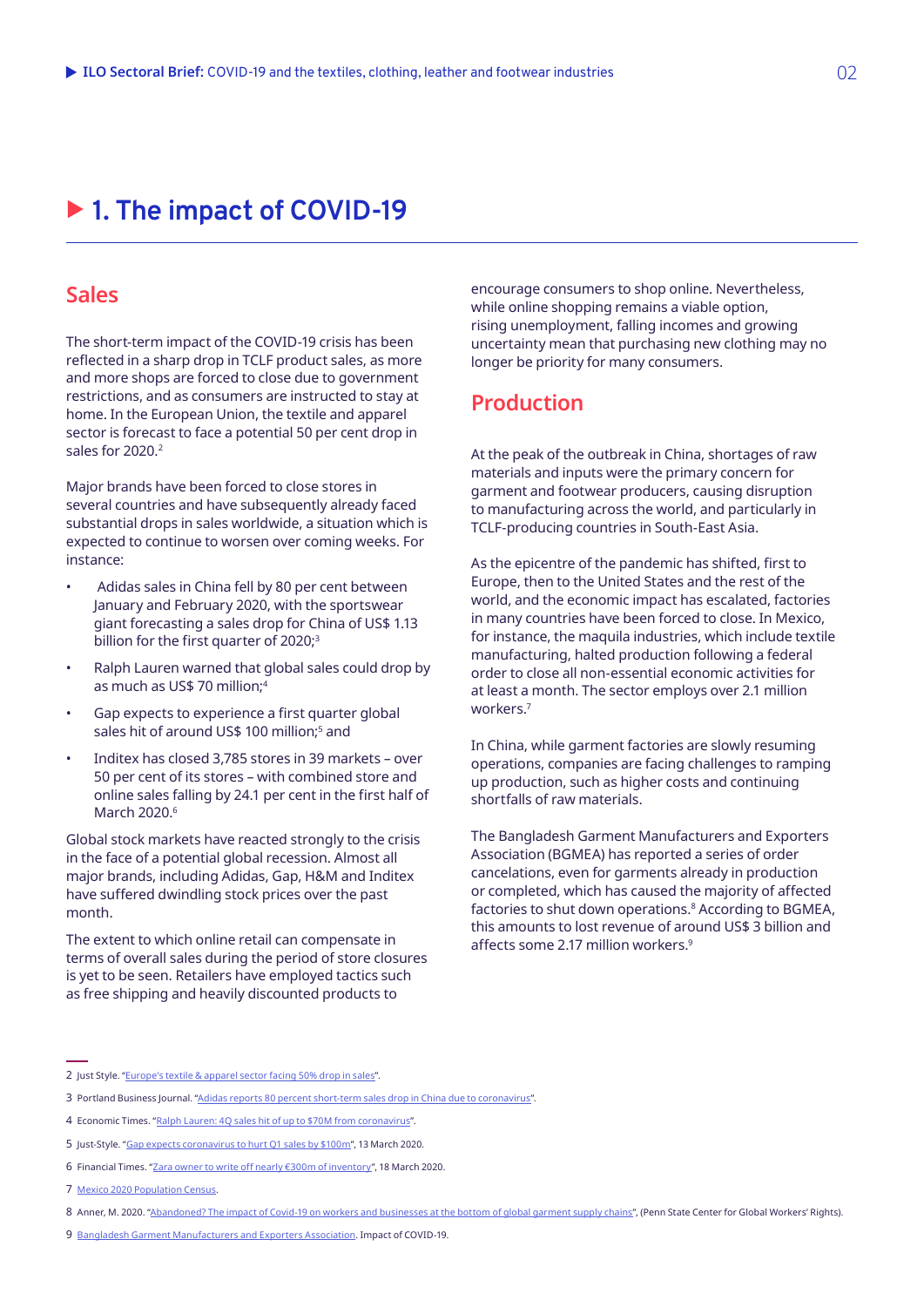These effects have been felt throughout the supply chain. Cotton prices have hit their lowest since the 2008 financial crisis.10

## **Trade**

While supply of inputs from China is improving, the decrease in demand from major economies has emerged as the major limiting factor for trade. In Central America, Nicaragua has forecasted a full-year of export decline, and Guatemala has announced that its shipments will face delays.

The medium-term impact of the pandemic will remain to be seen as major importing countries in key markets across the world emerge from the worst of the crisis. In the longer-term, however, the pandemic could affect the composition of global textile, clothing, leather and footwear supply chains and trade, and accelerate the reor nearshoring of production.

## **Employment and working conditions**

Falling production and sales have had a significant knock-on effect on workers, both in terms of employment and working conditions:

- An estimated 200 factories in Cambodia have either suspended or reduced production and at least 5,000 workers have lost their jobs.
- In Myanmar, a lack of raw materials from China has led to the closure of at least 20 factories and the loss of 10,000 jobs.11 At the same time, the number of orders has plummeted.12
- In Viet Nam, an estimated 440,000 to 880,000 workers could face reduced hours or unemployment. In the worst-case scenario, this figure could increase to as many as 1.3 million.<sup>13</sup>
- In Bangladesh, as many as 2.17 million workers have been affected by the crisis, with many facing unemployment as orders are cancelled and production declines steeply. It is estimated that less than 20 per cent of firms are able to continue paying staff wages for more than 30 days under these circumstances, and over a million workers have already been dismissed or furloughed (Box 1).

#### **Box 1: When orders disappear, workers suffer**

When orders are cancelled, the risk of nonpayment of wages and overtime increases for workers. According to a survey of employers in Bangladesh:

- 72.4 per cent of furloughed workers have been sent home without pay; and
- 80.4 per cent of dismissed workers have not received severance pay.

**Source:** Anner, M. Abandoned? The impact of Covid-19 on workers and businesses at the bottom of global garment supply chains (Penn State Center for Global Workers' Rights, 2020).

Non-payment of wages and the closure of factories is especially difficult for workers in countries with very weak social protection systems.

<sup>10</sup> Friedman, A. 2020. "[Cotton prices wilt below 50 cents a pound as demand"](https://sourcingjournal.com/market-data/cotton-data/cotton-prices-demand-usda-apparel-coronavirus-201955/), in Sourcing Journal (25 March 2020).

<sup>11</sup> Just-Style. ["Workers in Cambodia and Myanmar feel coronavirus fall-out"](https://www.just-style.com/news/workers-in-cambodia-and-myanmar-feel-coronavirus-fall-out_id138311.aspx), 13 March 2020.

<sup>12</sup> Myanmar Times. "[More woes for Myanmar garment industry as EU cancels orders](https://www.mmtimes.com/news/more-woes-myanmar-garment-industry-eu-cancels-orders.html)".

<sup>13</sup> [Clean Clothes Campaign. How the Coronavirus influences garment workers in supply chains.](https://cleanclothes.org/news/2020/live-blog-on-how-the-coronavirus-influences-workers-in-supply-chains)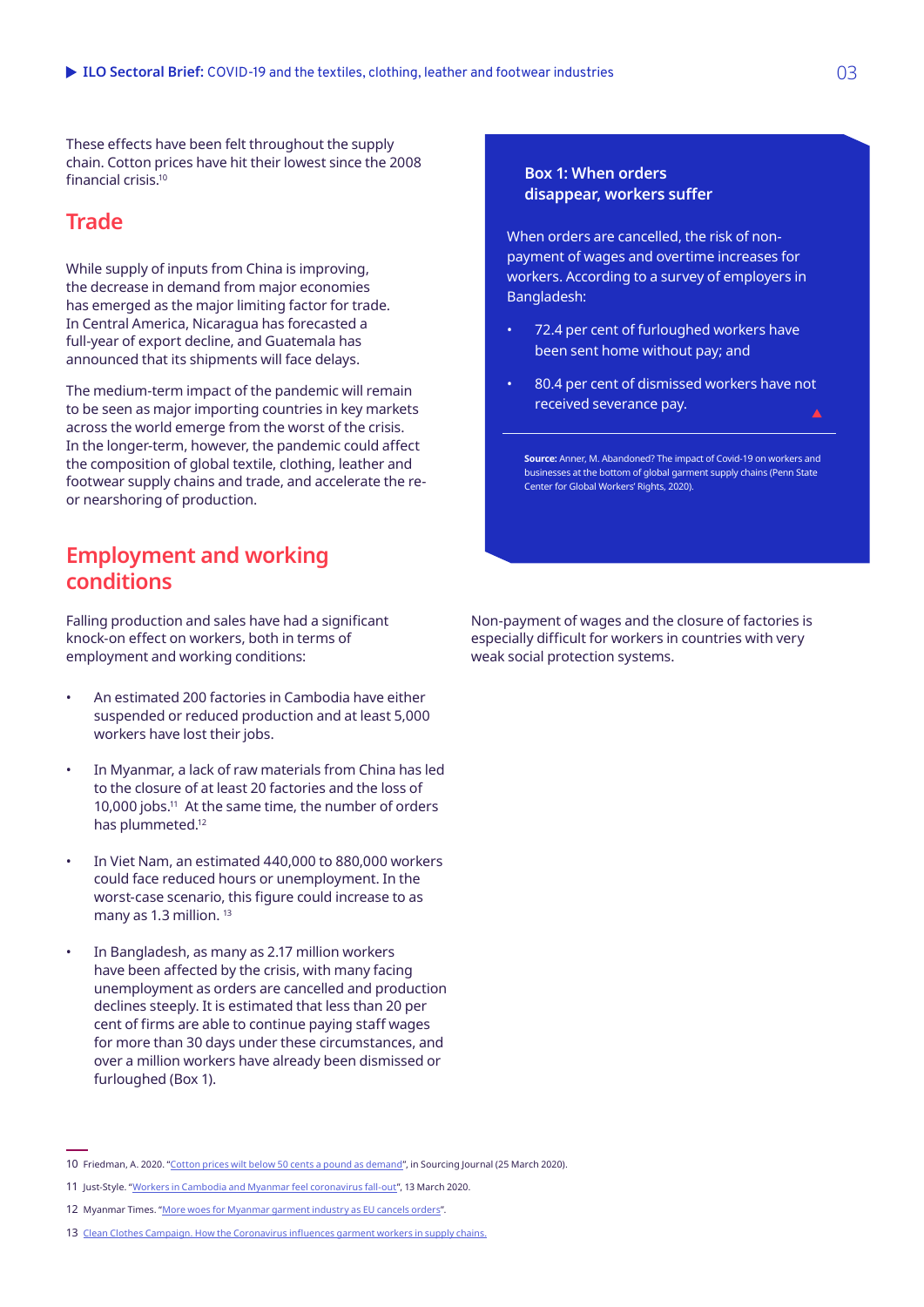## ▶ 2. Responses by constituents and partners

The severity of the COVID-19 crisis has necessitated a wave of emergency responses from governments, employers and workers in the TCLF industries. These include measures to stimulate the economy and labour demand, support enterprises jobs and incomes, and protect workers in the workplace; relying on collective bargaining and social dialogue for solutions.

## **Governments**

- $\triangleright$  Governments worldwide are implementing economic responses to limit the economic impact of the COVID-19 pandemic. The International Monetary Fund (IMF) has compiled a list of policy responses in 192 economies to date.14
- $\blacktriangleright$  In a statement issued on 26 March 2020, the governments of the Group of 20 (G20) committed collectively to: protect lives; safeguard people's jobs and incomes; restore confidence, preserve financial stability, revive growth and recover stronger; minimize disruptions to trade and global supply chains; provide help to all countries in need of assistance; and coordinate on public health and financial measures.
- $\blacktriangleright$  The ILO has urged governments to extend social protection to all and is advising on measures to promote employment retention, short-time work, paid leave and other subsidies to ensure that the economies, labour markets and industries will become stronger, more resilient and more sustainable when the pandemic resides.
- $\blacktriangleright$  It is currently unclear how many of these macroeconomic policies and measures will impact textiles, clothing, leather and footwear, and particularly whether and how SMEs in the supply chains will be able to access financial assistance, and whether major producing countries will be able to benefit from their implementation.
- $\blacktriangleright$  In Sri Lanka, factories in some regions have temporarily shut down under government directives, with workers entitled to paid leave. Those remaining operational must follow adequate health and safety measures set out in stringent directives from the Sri Lankan Government.
- $\blacktriangleright$  Similarly, the government of Cambodia issued an instruction that suspended workers can receive 40 per cent of their salary from their employer and an additional 20 per cent from the government. It also suspended National Social Security Fund contributions for garment and textile factories affected by a shortage of raw materials due to COVID-19.16

## **Employers**

 $\blacktriangleright$  The International Organisation of Employers (IOE) and the International Trade Union Confederation (ITUC) published a Joint Statement on COVID-19, requesting enhanced cooperation and coordination among all actors in the multilateral system and underlining the critical need for social dialogue to control the virus in the workplace and beyond. They called for urgent action to ensure business continuity, income security, and solidarity to protect workers and SMEs. The statement recalled that policy coordination and coherence are of required

 $\triangleright$  Some producing countries have offered direct support for the garment sector: the Government of Myanmar unveiled an initial US\$ 70 million stimulus package targeting the garment and tourism sectors and the Government of Bangladesh has unveiled similar measures. Nevertheless, given that many producing countries rely on the industries for exports, the values of which far exceed the economic stimulus packages available, experts suggest the measures are unlikely to significantly cushion the blow to employers or the loss of employment in the industries.<sup>15</sup>

<sup>14</sup> [International Monetary Fund. 2020. Policy responses to COVID-19](https://www.imf.org/en/Topics/imf-and-covid19/Policy-Responses-to-COVID-19#V).

<sup>15</sup> Just-Style. ["Myanmar Covid-19 fund unlikely to cushion garment jobs"](https://www.just-style.com/news/myanmar-covid-19-fund-unlikely-to-cushion-garment-jobs_id138394.aspx)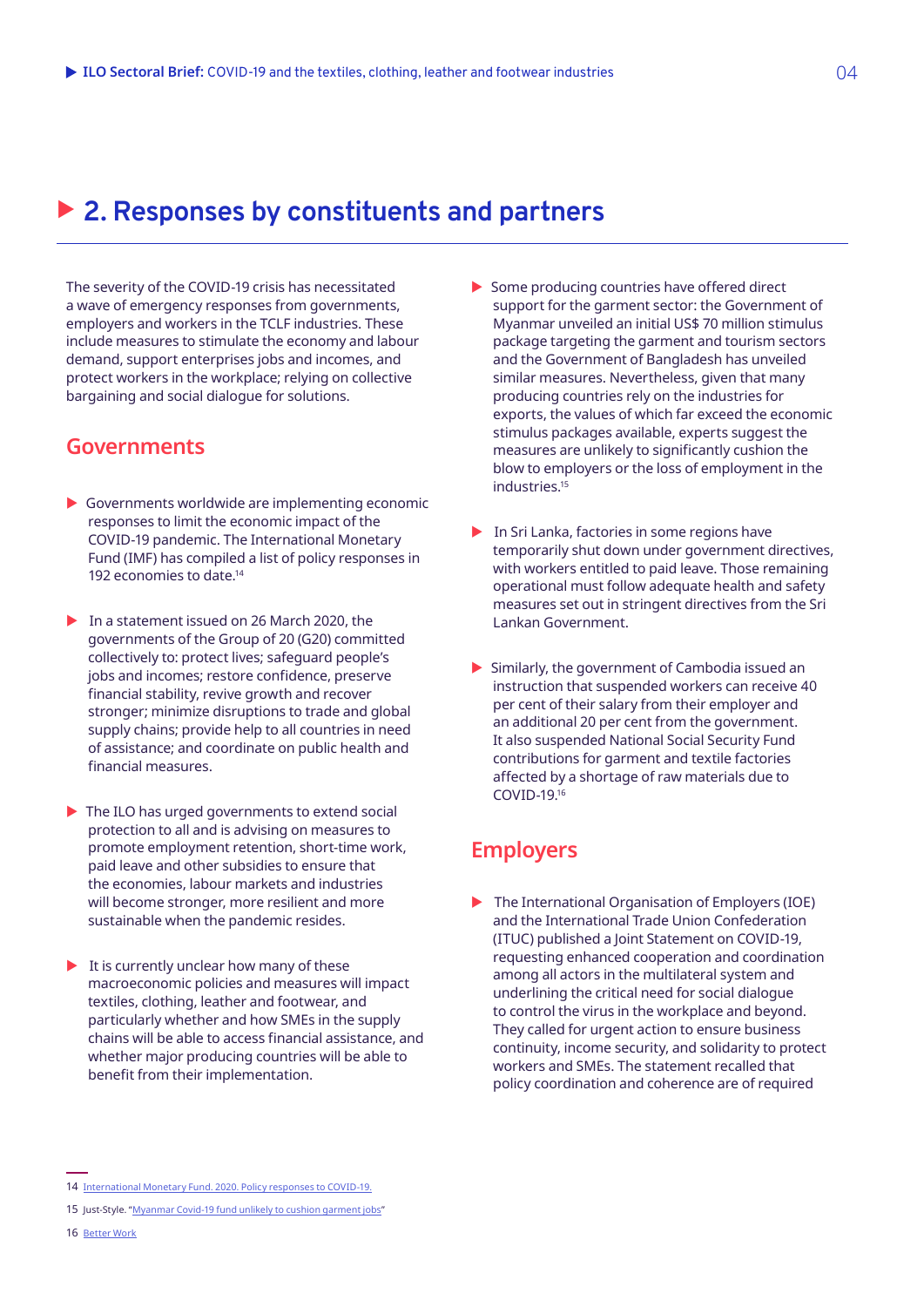to enhance social protection measures to protect employment and strengthen income.<sup>17</sup>

- $\blacktriangleright$  Apparel and footwear employers' organizations in the United States have asked for temporary tariff relief and increased access to capital and credit to ensure payment of salaries affecting 4 million workers in the supply chain.18
- $\blacktriangleright$  Many companies are repurposing garment and textiles production for the production of face masks and other personal protective equipment (PPE).<sup>19</sup>
- $\triangleright$  Some major buyers have committed to paying for all orders already in production or completed. In Bangladesh, for example, H&M, Inditex, Kiabi, PVH (with deferred payments), Target and VF have committed to payment. Many other major buyers, however, have still not done so.20
- $\blacktriangleright$  Several enterprises in this sector have concluded global framework agreements with IndustriALL and UNI Global Union, which provide a context for cooperation during difficult times and can help pave the way to sustainable and inclusive recovery.

## **Workers**

- $\triangleright$  As mentioned above, the ITUC issued a joint statement with the IOF on COVID-19<sup>21</sup>
- $\blacktriangleright$  IndustriALL Global Union, together with other global union federations, is calling for workers' representatives to be involved in processes to identify, prevent and mitigate threats to workers health, rights and welfare, and to develop and implement national, sectoral and workplace responses.22 IndustriALL have stressed the importance of protecting workers who continue to work (including occupational safety and health (OSH), provision of PPE, access of suppliers, safety representatives and OSH committees) and supporting workers whose workplaces have closed, by providing pay guarantees and ensuring access to social protection. IndustriALL has reached out to

several brands to help mitigate the impact of the crisis on manufacturers and workers.23

- $\blacktriangleright$  IndustriALL Global Union affiliate, the Southern African Clothing and Textile Workers Union (SACTWU), is carrying out campaigns to educate workers about the spread of COVID-19 in the textile, garment, leather and shoe factories, and other workplaces where the union organizes. As South Africa entered a three-week period of lockdown at the end of March, SACTWU reached an agreement with the National Bargaining Council for the clothing manufacturing industry, to guarantee six weeks' full pay for 80,000 workers.
- $\blacktriangleright$  The Confederation of Trade Unions of Myanmar has reported several tripartite meetings with governments and employers resulting in several benefits granted to workers (such as provisions for workers' wages and sick leave entitlements) as well as to employers (including measures such as tax relief and low interest loans).

<sup>17</sup> [https://www.ituc-csi.org/IMG/pdf/20200323\\_joint\\_ioe-ituc\\_statement\\_on\\_covid-19.pdf](https://www.ituc-csi.org/IMG/pdf/20200323_joint_ioe-ituc_statement_on_covid-19.pdf ) 

<sup>18</sup> Just-Style. ["US apparel & footwear firms urge support for virus impact](https://www.just-style.com/news/us-apparel-footwear-firms-urge-support-for-virus-impact_id138367.aspx)", 23 March 2020.

<sup>19</sup> CNN. [Fashion industry answers the call for masks and personal protective equipment to fight Covid-19.](https://edition.cnn.com/style/article/fashion-industry-masks-protective-equipment-covid-19/index.html) 

<sup>20</sup> M. Anner: Abandoned? The Impact of Covid-19 on Workers and Businesses at the Bottom of Global Garment Supply Chains, (Penn Stats Center for Global Workers' Rights, 2020).

<sup>21</sup> [https://www.ituc-csi.org/IMG/pdf/20200323\\_joint\\_ioe-ituc\\_statement\\_on\\_covid-19.pdf](https://www.ituc-csi.org/IMG/pdf/20200323_joint_ioe-ituc_statement_on_covid-19.pdf)

<sup>22</sup> IndustriALL Global Union. "[COVID-19: Urgent Economic Stimulus and Workplace Measures Required"](http://www.industriall-union.org/covid-19-urgent-economic-stimulus-and-workplace-measures-required).

<sup>23</sup> IndustriALL Global Union. "[South African textile union wins full pay guarantee during coronavirus lockdown](http://www.industriall-union.org/south-african-textile-union-wins-full-pay-guarantee-during-coronavirus-lockdown)"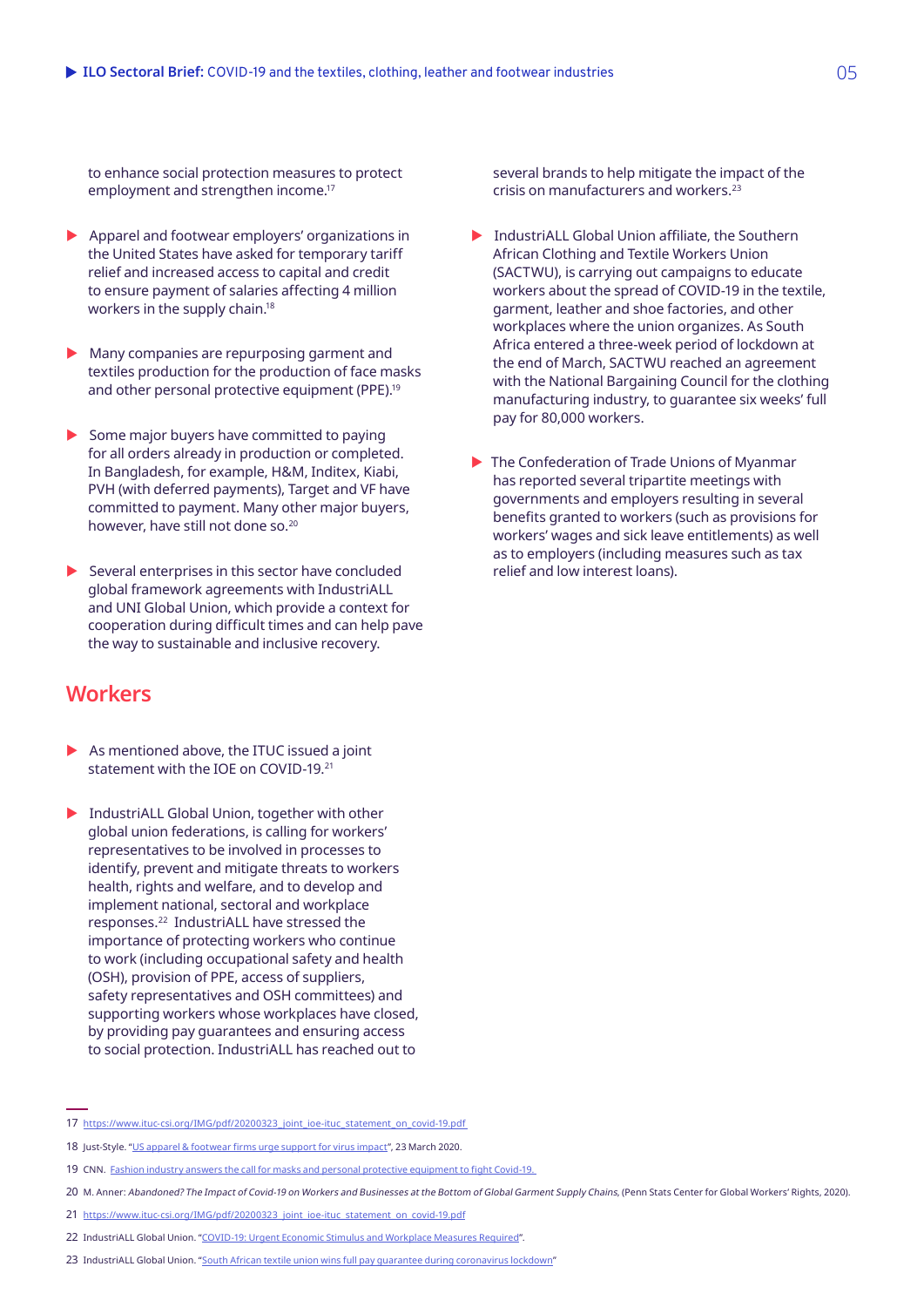# ▶ 3. ILO tools and responses

The ILO has proposed a four-pronged approach to addressing the impact of the pandemic: protecting workers in the workplace; supporting business, jobs and incomes; and stimulating the economy and labour demand. This is underpinned by social dialogue to build trust between governments, businesses and workers, to ensure their continued commitment to the necessary policy responses and workplace measures.

International labour standards are especially crucial in times of crisis. They contain specific guidance for governments, businesses and trade unions on policy measures to adopt on matters such as occupational safety and health, combating stigmatization and discrimination, hours of work, wage protection for workers in factories facing production suspensions, termination of employment, unemployment benefits, and responsible business practices for buyers and manufacturers.

The Employment and Decent Work for Peace and Resilience Recommendation, 2017 (No. 205) emphasizes the importance of social dialogue in responding to crisis situations and the vital role of employers' and workers' organizations in crisis response.24 Indeed, a climate of trust built through social dialogue and tripartism will be essential for the effective implementation of measures to address the pandemic and its impacts.

The ILO has developed a number of tools and responses. These include:

- Occupational Safety and Health Tips for Workplaces<sup>25</sup>
- Social Protection Responses to the COVID-19 crisis around the world 26
- COVID-19: what role for workers' organizations27
- COVID-19 Employers and business membership organizations
- The six-step COVID-19 business continuity plan<sup>28</sup>
- Enterprise survey tool: Assessing the needs of enterprises resulting from COVID-1929
- An employer's guide on managing your workplace during COVID-19. 30

The ILO–International Finance Corporation Better Work programme is monitoring the situation closely in its nine participating countries.<sup>31</sup> It has shifted its operations quickly to provide workers, factories and brands support in addressing the emergency and protecting workers, as outlined below.

- A crisis team has been established to assist in adapting factory-level operations on crucial health and safety issues, coordinating information campaigns and training for national partners, providing policy advice for factories and brands, and working with governments and international buyers to identify opportunities to protect suppliers and their workers.
- In partnership with the World Health Organization, information sessions have been organized for the Cambodian Ministry of Labour and Vocational Training's Department of Occupational Safety and Health and its inspectors, and for the Provincial Department of Labour in Cambodia.
- A task force was created in Bangladesh with the BGMEA, interested buyers and United Nations entities to support the production of level 1 PPE to address the urgent needs and build capacity for future investments in higher-level PPE production.
- Surveys are being carried out in all factories in Ethiopia to understand the impact of Covid-19 on workers and business.
- In Indonesia, Better Work is working with the Government on an unemployment insurance scheme, and on further guidance on wage payments for sick or infected workers or in case of government closures.

<sup>24</sup> [The Employment and Decent Work for Peace and Resilience Recommendation, 2017 \(No. 205\).](https://www.ilo.org/dyn/normlex/en/f?p=NORMLEXPUB:12100:0::NO::P12100_ILO_CODE:R205) See paras. 7(k), 24 and 25.

<sup>25</sup> See [https://www.ilo.org/global/about-the-ilo/multimedia/video/institutional-videos/WCMS\\_740609/lang--en/index.htm](https://www.ilo.org/global/about-the-ilo/multimedia/video/institutional-videos/WCMS_740609/lang--en/index.htm)

<sup>26</sup> <https://www.social-protection.org/gimi/ShowWiki.action?id=3417>

<sup>27</sup> [https://www.ilo.org/wcmsp5/groups/public/---ed\\_dialogue/---actrav/documents/publication/wcms\\_739546.pdf](https://www.ilo.org/wcmsp5/groups/public/---ed_dialogue/---actrav/documents/publication/wcms_739546.pdf)

<sup>28</sup> [https://www.ilo.org/wcmsp5/groups/public/---ed\\_dialogue/---act\\_emp/documents/publication/wcms\\_740375.pdf](https://www.ilo.org/wcmsp5/groups/public/---ed_dialogue/---act_emp/documents/publication/wcms_740375.pdf)

<sup>29</sup> [https://www.ilo.org/wcmsp5/groups/public/---ed\\_dialogue/---act\\_emp/documents/publication/wcms\\_740215.pdf](https://www.ilo.org/wcmsp5/groups/public/---ed_dialogue/---act_emp/documents/publication/wcms_740215.pdf)

<sup>30</sup> [https://www.ilo.org/wcmsp5/groups/public/---ed\\_dialogue/---act\\_emp/documents/publication/wcms\\_740212.pdf](https://www.ilo.org/wcmsp5/groups/public/---ed_dialogue/---act_emp/documents/publication/wcms_740212.pdf) 

<sup>31</sup> <https://betterwork.org/1-better-work-response-to-covid19/ - 1585282545725-2f310604-e8bf>